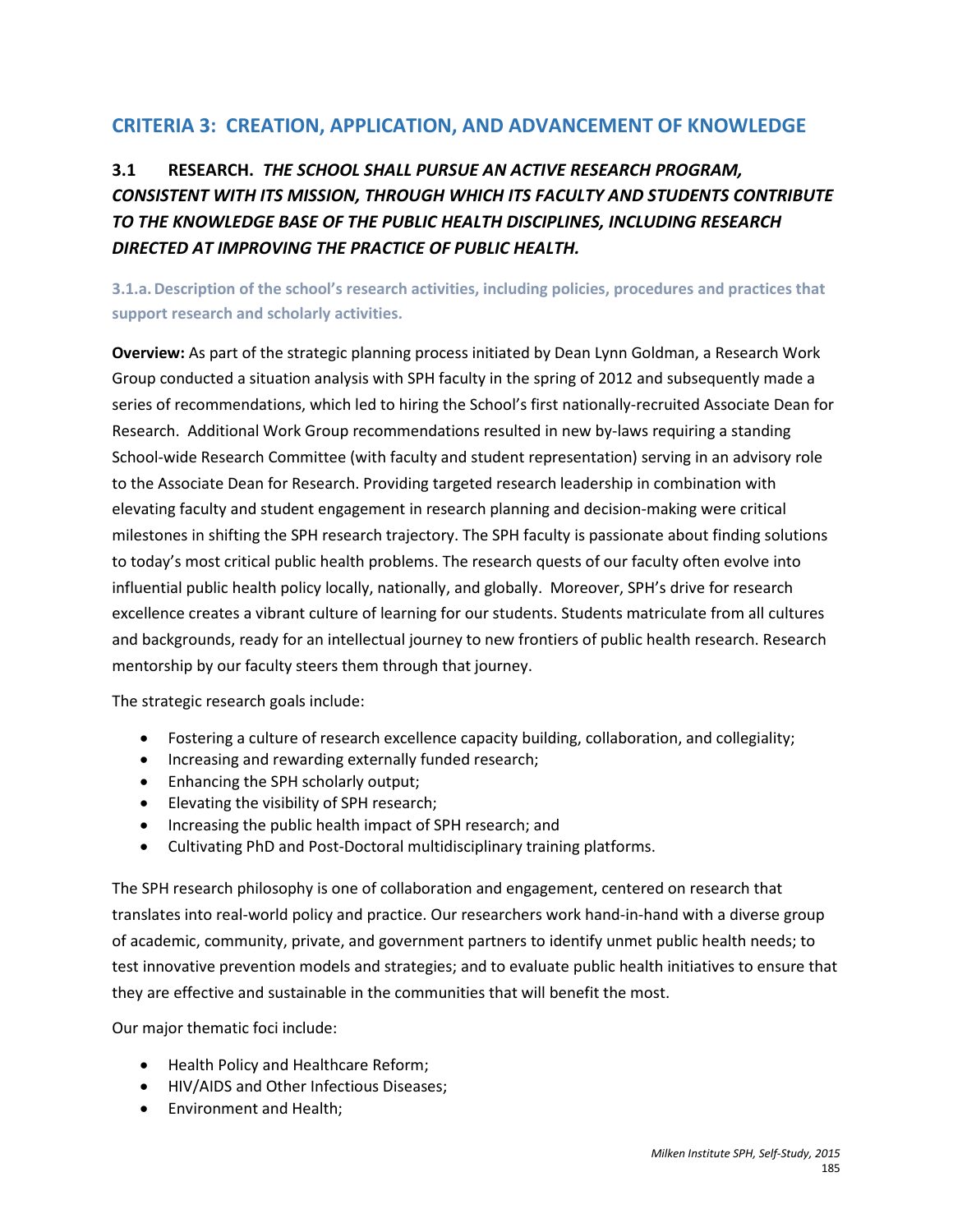- Healthy Societies Across the Lifespan, with concentrations in obesity prevention, tobacco control, and physical activity; and
- Cross-cutting innovative methodologies (such as social marketing and mHealth technologies).

## **1. Leadership, Administration, and Infrastructure**

Established in 2012 and led by Associate Dean for Research Kimberly Horn (appointed June, 2012), service leadership is the cornerstone of the SPH Office of Research Excellence (ORE). ORE strives for high quality and high efficiency in the preparation and submission and post-award management of grant applications across all six departments, in collaboration with the George Washington University (GW) Office of the Vice President for Research (OVPR). Our overriding purpose is to deliver an efficient and flexible research infrastructure that stimulates productivity and encourages research synergy not only across our SPH departments, but also throughout the School. Under the supervision of the Associate Dean for Research, the ORE also includes a Senior Research Operations Director, two Pre-Award Specialists, and four OVPR-designated pre- and post-award staff. For details, refer to *ERF 3.1.a.: SPH Grants Management Positions*.

As shown in the chart, each of the six academic departments has at least one grants management staff member who interfaces with SPH ORE research operations. To strengthen capacity across the SPH, the ORE initiated a Grants Management Administrators (GMA) Learning Community in 2013 to promote learning and cooperation among the SPH grants management personnel. The Senior Research Operations Director leads the Learning Community, which meets monthly to discuss timely research-related topics both internal and external to the SPH. Additionally, for training purposes, outside speakers are invited to present on a variety of research administration topics. Past speakers have discussed procurement, electronic routing, hiring, export control, post-award administration, and GW's PI Dashboard. The ORE provides yearly training awards to administrators to attend national and regional professional meetings (National Council of University Research Administrators). We also provide financial support for personnel to attend and enroll in the Certified Research Administrator (CRA) training. The SPH staff has increased from zero to eight CRAs since 2013. To qualify for the training and development awards, candidates must apply and are required to orally present a topic from the professional meeting/training to the Learning Community. The Learning Community budget, including training, is approximately \$10K annually (not including the salaries/efforts of ORE and other SPH staff). The Senior Research Operations Director oversees and communicates regularly through the Learning Community listserv and provides timely updates on GW research-related events and policies, SPH research presentations and critical announcements from the funding community.

Of note, the ORE works closely with the SPH Finance Director (whose staff, for continuity, also attend the Learning Community meetings) as well as the new SPH Associate Director for Graduate Assistantships, Scholarships and Financial Aid where financial aid and fellowships intersect with graduate research training.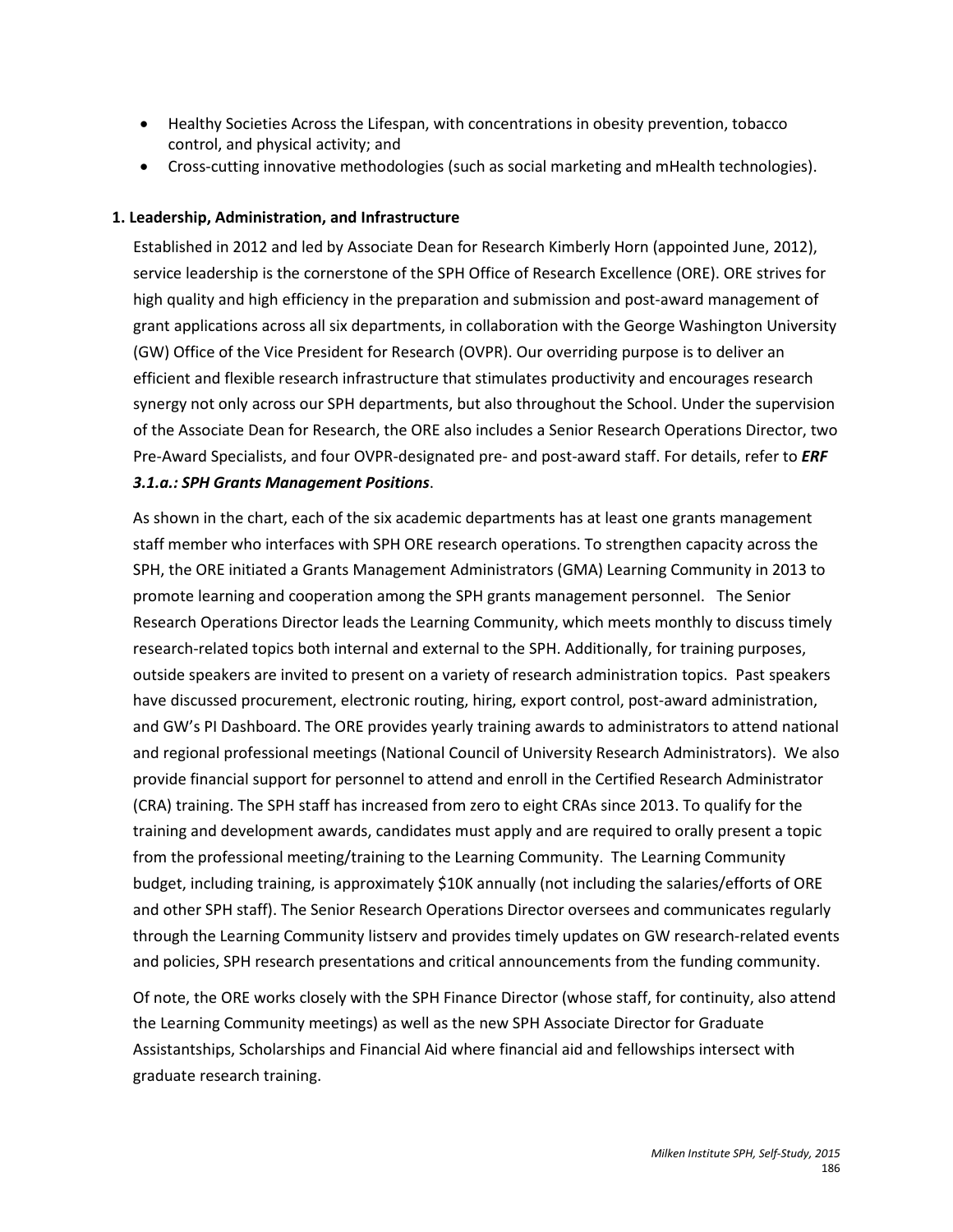#### **2. Pre- and Post-Award Operations**

**a. Shared Pre-Award Model.** In order to ensure consistency of service and support across all departments, the Associate Dean for Research developed a centralized pre-award operations model. The "shared services" model provides support from school-level Pre-Award Specialists when departmental resources alone are not adequate to submit a proposal in a timely manner, including when late breaking opportunities appear. The shared services team (which now includes two Pre-Award Specialists) is highly responsive, with quick turnarounds for assigning team members to PIs to complete applications. The team specializes in Center grants, indefinite delivery, indefinite quantity (IDIQ) contracts, or other large complex proposals, and last minute grant opportunities. The team also provides temporary support to departments with staff on extended leave or vacation. Other services include, but are not limited to, partial assistance on proposals, technical assistance with proposal submission, and routing for internal review. The shared services model is intended to enhance faculty satisfaction in the school's pre-award services and proposal development. The School's leadership is evaluating the potential to provide post-award administration in a shared services model as well.

**b. Fast Track Process.** As part of the ORE's responsiveness to PI issues, needs, and opportunities, we instituted a Fast Track proposal submission and routing process for opportunities that arise from late breaking requests for proposals. These requests often occur in the context of IDIQ task awards, international project opportunities, or funding for emergent public health crises. Working closely with OVPR, Fast Track is intended to streamline and supplement departmental administrative resources, reduce institutional review time, and assure responsiveness to the sponsor's requests (which are often unique, complex, or even vague) as quickly as possible.

**c. Post-Award Management/ Assessment.** In 2014, ORE conducted an informal needs assessment for the purpose of identifying distinct post-award phases and associated challenges within the SPH. The major outcomes identified resulted from group and individual discussions between the SPH faculty, staff, and leadership; the SPH Research Committee; and OVPR, over several months (~June, 2014-December, 2014). In summary, within five distinct post-award processes at GW (Intake; Negotiation; Set-up; Management; and Closeout), the SPH has targeted improvement in the following areas: a) Resolution of financial conflict of interest (FCOI); b) Award notification/communication; c) IRB approval efficiencies; d) Award negotiation with sponsors; e) Prime award set-up; f) Sub-award/sub-contract set up; g) GRAs and research staff hiring; h) Communication between SPH Department Administrators and PIs; i) Award Closeout; and j) Resolution of Labor Distribution/Effort. The SPH and OVPR continue to work together and several key GW initiatives are already underway to further our post-award operations. For examples, refer to: [https://research.gwu.edu/improvement-initiatives.](https://research.gwu.edu/improvement-initiatives)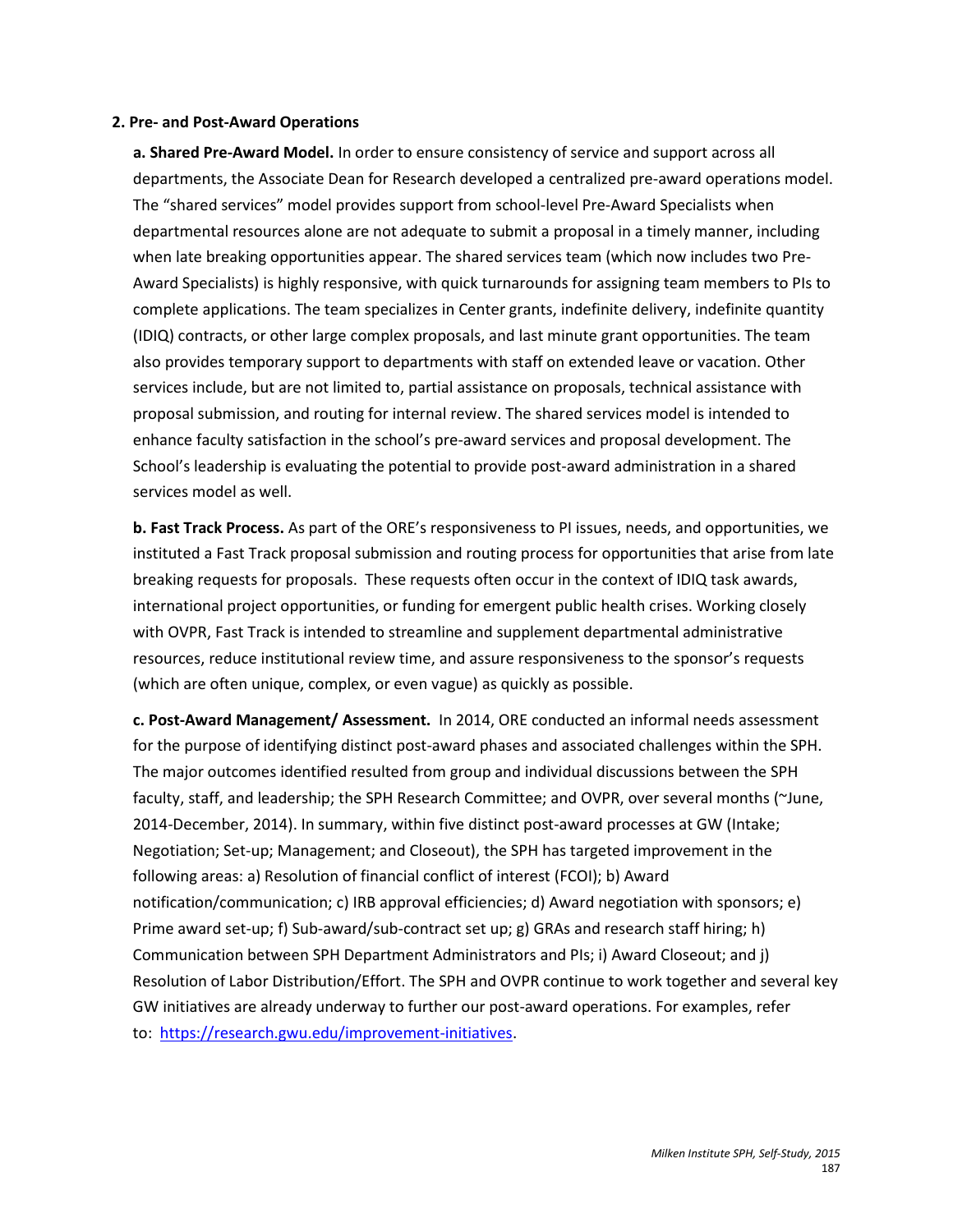#### **3. Proposal Development and Research Resources**

Managed by ORE, an open-access, web-based portal was created in 2013 in response to faculty requests for easier proposal preparation. The portal provides a variety of resources that include templates (e.g., data sharing plans and facilities and resources pages tailored to each department), time management tools, and budget calculators. See more

at: [http://publichealth.gwu.edu/research/proposal-and-resources-portal.](http://publichealth.gwu.edu/research/proposal-and-resources-portal)

### **4. Research Policies and Procedure**

In addition to a new SPH Research Operations Handbook developed to lead investigators through the key processes of proposal and grants management at GW, over a dozen new SPH research policy/procedures have been implemented since ORE was established in 2012. See more at: [http://publichealth.gwu.edu/research/policy-procedure-guidance.](http://publichealth.gwu.edu/research/policy-procedure-guidance) Key to providing efficiency and structure, all policies and procedural guidance documents are posted to the open-access research portal on the SPH website to promote ease of access and use, clear communication, and transparency regarding expectations and resources. ORE also established a variety of committees and work groups designed to enhance research operations and compliance, including the SPH Research Committee (a standing committee in the SPH by-laws, est. 2012); SPH Compliance and Ethics Committee (est. 2015); SPH International Research Task Force (est. 2015); Student IRB Liaison Work Group (est. 2014); HIPAA Compliance Committee and SPH standardized training (est. 2014); and Responsible Conduct of Research Workgroup (est. 2014).

#### **5. Research Communications**

The ORE uses the SPH website, including the research portal, as one means of communication with faculty, staff, and students. We also promote and inform through the SPH weekly faculty and staff newsletter. In Spring 2013 the SPH Research Accelerator blog was created, with input from SPH faculty and hosted by the Associate Dean for Research, to provide another central mechanism of communication. This blog supports and celebrates research excellence at our School by sharing updates on our research and our investigators; weekly funding alerts organized by department relevance; musings on timely topics (e.g., grant writing tips and research affairs); and upcoming events and trainings. Ultimately, the Research Accelerator is an indirect 'mentoring' technique to equip investigators with current resources and to promote communication, collaboration, and success. See more at: [http://publichealth.gwu.edu/blogs/researchaccelerator/about-the-blog/.](http://publichealth.gwu.edu/blogs/researchaccelerator/about-the-blog/)

#### **6. Research Advancement Programs**

The SPH Research Committee and Dean Horn proposed a new SPH Research Advancement Program to Dean Goldman in Spring 2014 to enhance the research excellence across the SPH. The multicomponent program facilitates the achievement of three of the School's strategic research objectives*:*  to foster a culture of research excellence through capacity building, collaboration, and collegiality; to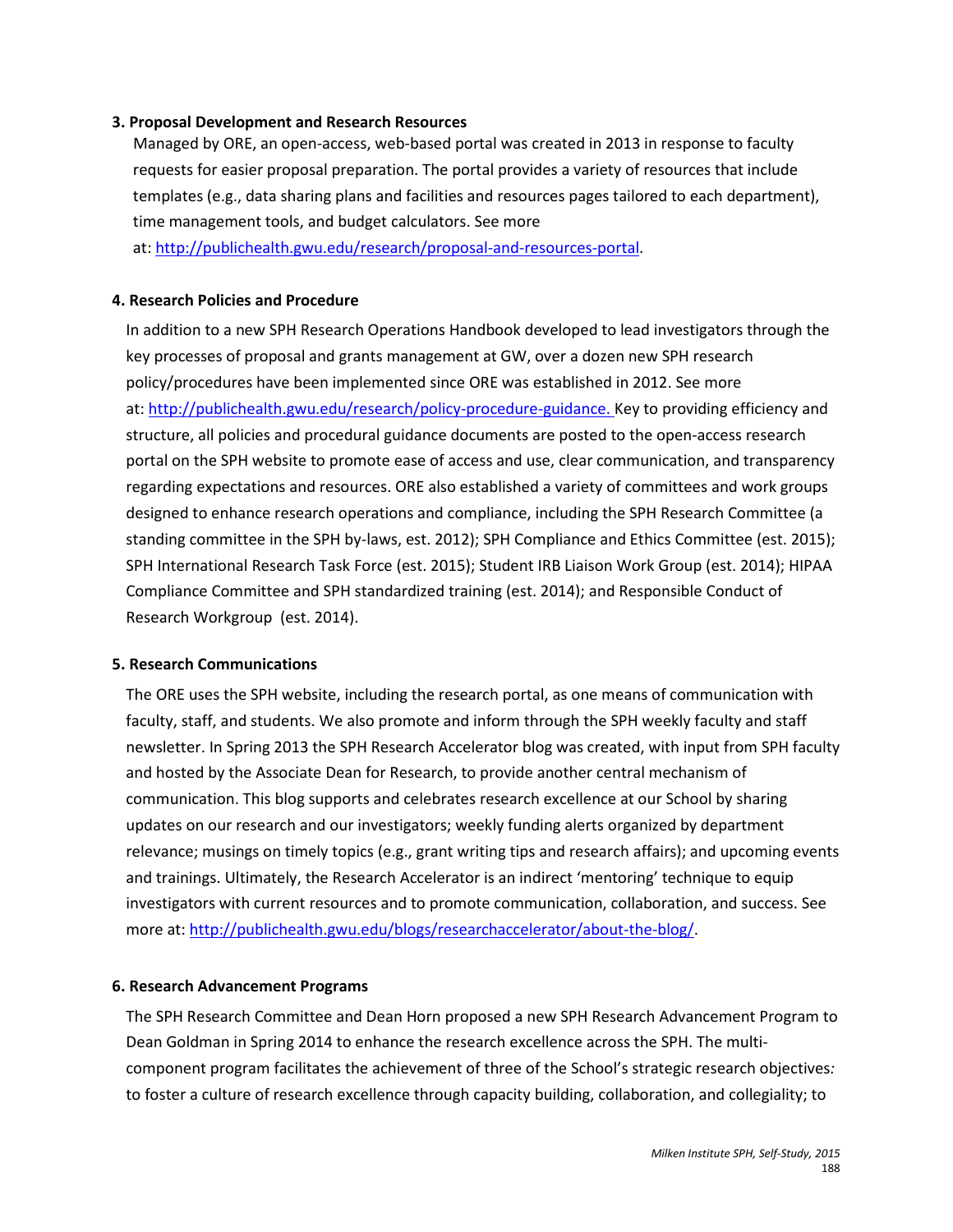increase and reward externally funded research conducted at the SPH; and to enhance the *scholarly output* of the SPH. Managed by the SPH ORE, the program includes eight primary components: 1) an intensive Boot Camp; 2) PI Summits; 3) an on-going special topics Seminar Series; 4) a Facilitating Funds Program; 5) a tailored Mentoring Program for new faculty; 6) Networking Events; 7) Scientific Writing and Presentation Workshops; and 8) streamlined Motivation and Incentive Mechanisms*.* The program is currently fully funded by the SPH endowments with a proposed annual budget of ~\$250,000

As part of the Facilitating Funds component, the School launched the inaugural Springboard Grants Program, *Pathways to NIH Funding,* in Spring 2014 *with* the goal of rapidly growing the research success of our faculty in competitive, externally funded grants. The Springboard Pathways [\(http://publichealth.gwu.edu/downloads/research/springboard\\_pathways\\_rfa.pdf\)](http://publichealth.gwu.edu/downloads/research/springboard_pathways_rfa.pdf) RFA is focused specifically on developing grantsmanship in pursuit of NIH R21 and R01 funding. Future RFAs will have different foci. Full-time active status faculty in the SPH are eligible to apply; this includes regular and research track faculty at the rank of assistant, associate and full professor. This unique program provides awardees each with \$50K pilot awards, along with simultaneous grantsmanship training and intensive tailored mentoring led by Dean Horn. The end result is a highly vetted, competitive NIH proposal. One NIH proposal has already been submitted and the two others are scheduled. Learn about the first three Springboard Grants recipients

[\(http://publichealth.gwu.edu/content/three-milken-institute-sph-faculty-receive-first-springboard](http://publichealth.gwu.edu/content/three-milken-institute-sph-faculty-receive-first-springboard-grants)[grants\)](http://publichealth.gwu.edu/content/three-milken-institute-sph-faculty-receive-first-springboard-grants). See more at: [http://publichealth.gwu.edu/research/faculty-research](http://publichealth.gwu.edu/research/faculty-research-development%23springboard%20grants)[development#springboard grants.](http://publichealth.gwu.edu/research/faculty-research-development%23springboard%20grants)

Pilot funding is also available to our faculty through a variety of other GW funding sources. Refer to Table 1.1.d. for details.

### **7. Research Computing Services**

**a. Strongbox data storage.** To meet the SPH's increasing need for secure high-speed data analysis, data storage, and collaborative data sharing, the SPH ORE and Department of IT developed and established a state-of-the-art infrastructure. Launched in Spring 2014, this new service includes nine software packages (STATA/MP 13, IBM SPSS Statistics Standard Edition v22, ArcGIS, MPlus Qualtics Research Suite, SAS 9.4, EndnoteX7, Adobe Creative Suite 6, Nvivo 10, Atlas Ti7); VPN and Onsite network access; storage capacity, (2) 128GB RAM, dual Intel Xeon E5-2650 2.00GHz, 20M Cache, 8.0GT/s QPI, Turbo, 8C processors servers; 36T SAN. StrongBox provides a comprehensive suite of the most current analytical software applications and a secure centrally managed, cloud-based data storage service for faculty, graduate students, and post-doctoral fellows. Researchers may use the system to: (a) store and preserve their research data for both future research and to provide "training" datasets for students; (b) work with both small and large-scale research datasets; and (c) collaborate more effectively on research with colleagues and students across schools and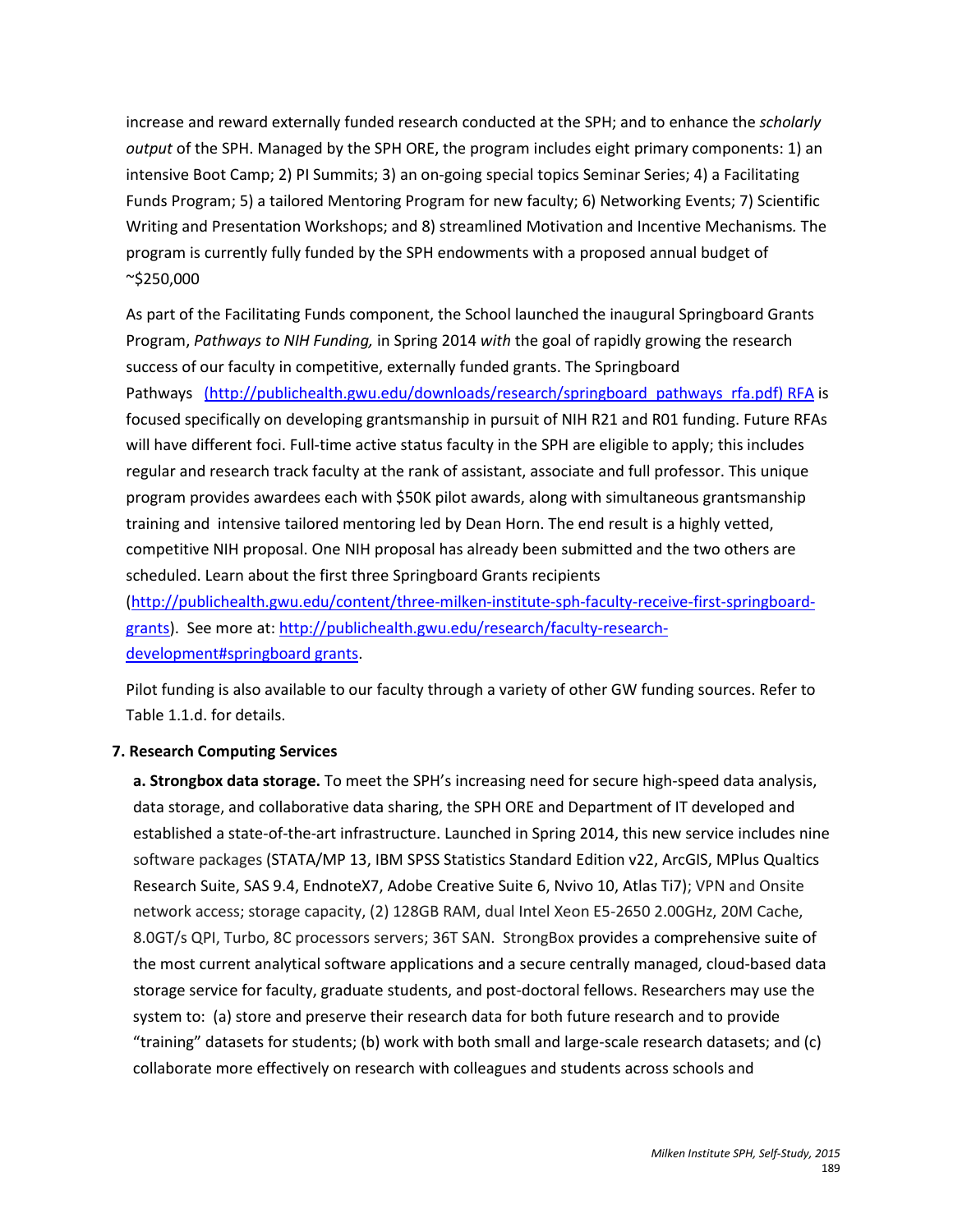departments. All instructions are provided on the research portal (see more at: [http://publichealth.gwu.edu/research/shared-data-platform-strong-box\)](http://publichealth.gwu.edu/research/shared-data-platform-strong-box).

**b. Colonial One data analysis service.** To meet the research needs of high-performance computing for 'big data' analysis, GW recently implemented a new, shared high-performance computing cluster named Colonial One, which is housed in one of GW's two enterprise-class datacenters and also on the Virginia Science and Technology Campus. Professional staff in the GW Research Services Group, within the Division of Information Technology, manages this system with assistance from GWsponsored computational staff in the Computational Biology Institute and the Columbian College of Arts and Sciences. Access to Colonial One is open to the GW community. The SPH contracted usage of Colonial One for our investigators, which includes 24-hour on-premise and remote environment monitoring, with hourly staff walk-throughs; redundant power distribution including UPS (battery) and emergency generator backup; redundant cooling systems utilizing a dedicated chilled water plant and a glycol refrigeration system; and direct network connectivity to GW's robust 100 Gigabit fiber optic network. See more at: [http://publichealth.gwu.edu/research/shared-data-platform-strong-box.](http://publichealth.gwu.edu/research/shared-data-platform-strong-box)

# **8. Organized Thematic Research Units**

The SPH is committed to creating and maintaining Organized Research Units (ORUs) that meet the highest standards of research and practice, are actively engaged in multi-disciplinary scholarship as described in the SPH and the university strategic plans, and convey GW's commitment to innovation to the outside world. The process and the procedures for SPH ORU can be found in the SPH Policy for Establishing Organized Research Units. See more

at: [http://publichealth.gwu.edu/downloads/research/SPHHS\\_Organized\\_Research\\_Units.pdf.](http://publichealth.gwu.edu/downloads/research/SPHHS_Organized_Research_Units.pdf) To that end, the SPH ORUs include a variety of institutes, centers, programs, and cores. The following ORUs are currently aligned with Milken Institute School of Public Health: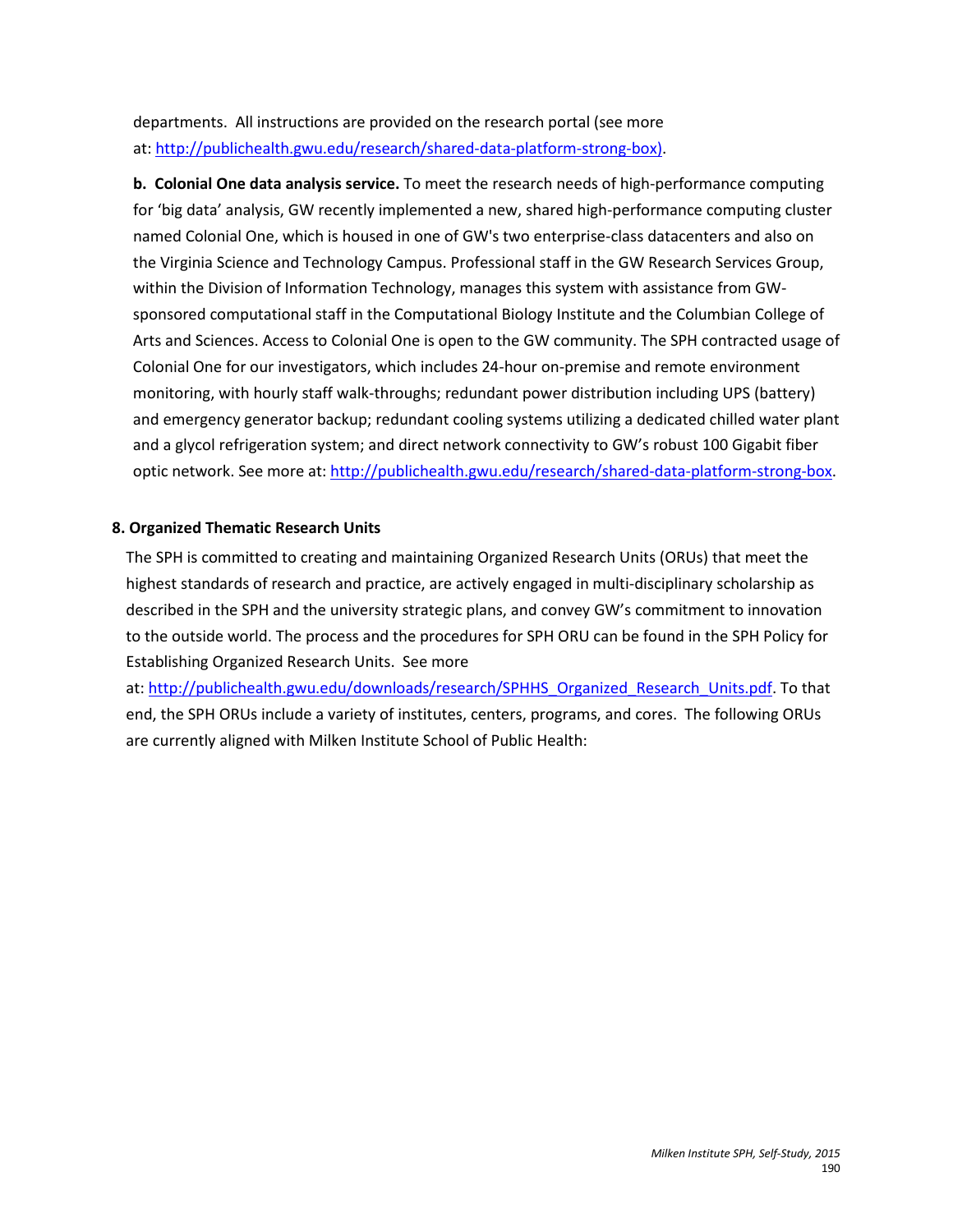| Table 3.1.a.: SPH Organized Thematic Research Units |  |
|-----------------------------------------------------|--|
|-----------------------------------------------------|--|

| <b>Institutes and Centers Chartered by SPH</b>                               | <b>Director</b>            |  |
|------------------------------------------------------------------------------|----------------------------|--|
| Center:                                                                      |                            |  |
| <b>Biostatistics Center</b>                                                  | Elizabeth Thom, PhD        |  |
| Center for Health Policy Research                                            | Leighton Ku, PhD           |  |
| Center for HIV/AIDS Epidemiology, Biostatistics and Public Health Laboratory | Alan E. Greenberg, MD, MPH |  |
| <b>GW Center for Global Health</b>                                           | James Tielsch, PhD         |  |
| Center for Social Well Being and Development (CSWD)                          | Mark Edberg, PhD           |  |
| GW Workforce Development Institute                                           | Polly Pittman, PhD         |  |
| The DC Metro Tobacco Research and Instruction Consortium (MeTRIC)            | Kimberly Horn, EdD         |  |
| <b>Non-chartered Signature Centers:</b>                                      |                            |  |
| <b>Avance Center</b>                                                         | Mark Edberg, PhD           |  |
| <b>Antibiotic Resistance Action Center</b>                                   | Lance Price, PhD           |  |
| Center for Health and Health Care in Schools                                 | Olga Acosta Price, PhD     |  |
| Center for Risk Science and Public Health                                    | George Gray, PhD           |  |
| DC Developmental Center for AIDS Research (DC-CFAR)                          | Alan E. Greenberg, MD, MPH |  |
| Sumner M Redstone Global Center for Prevention and Wellness                  | William Dietz, PhD         |  |
| Programs:                                                                    |                            |  |
| Jacobs Institute of Women's Health                                           | Susan Wood, PhD            |  |
| Geiger Gibson Program in Community Health Policy                             | Peter Shin, PhD, MPH       |  |
| Hirsh Health Law and Policy Program                                          | Joel Teitelbaum, JD, LLM   |  |
| Integrated Behavioral Health Policy Program                                  | Eric Goplerud, PhD         |  |
| mWellness Development and Optimization Program                               | Lorien Abroms, ScD         |  |
| Cores:                                                                       |                            |  |
| Biostatistics and Epidemiology Consulting Service (BECS)                     | Sam Simmens, PhD           |  |

### **9. Institutional Infrastructure—The GW Office of Vice President for Research**

The SPH works closely and collaboratively with the GW Office of the Vice President for Research (OVPR), particularly th[e Office of Sponsored Projects](http://research.gwu.edu/node/7) to ensure successful submission of proposals and compliance throughout the life of the project. This relationship also helps link our departments with the research related services offered by the GW Division of IT [\(http://it.gwu.edu/research-computing\)](http://it.gwu.edu/research-computing), Grants and Contracts Accounting Services [\(http://comptroller.gwu.edu/gcas\)](http://comptroller.gwu.edu/gcas), the GW Libraries [\(http://libguides.gwu.edu/data-management\)](http://libguides.gwu.edu/data-management), and more. Central to this collaborative relationship with the OVPR is the Sponsored Projects Team that is assigned specifically to the SPH to support research. Physically located in the SPH ORE, the Office of Sponsored Projects Administrators (SPAs), see *ERF 3.1.a.: Grants Management Positions,* serve as central resources to guide and steward SPH faculty and student investigators, and administrators. SPAs are responsible for the effective and timely handling of research proposals, as well as the preparation, interpretation, negotiation, and execution of agreements on behalf of GW for projects funded by federal and state agencies, foundations, and other public and private sources.

Additionally, the ORE works hand-in-hand with the Office of Human Research, including the IRB, for faculty and student research. Beginning fall 2015, the SPH appointed a faculty member as a new Student IRB and Research Liaison to provide critical linkage between our students and the IRB. The position helps students to navigate the IRB process while promoting learning and turn-around time. Under the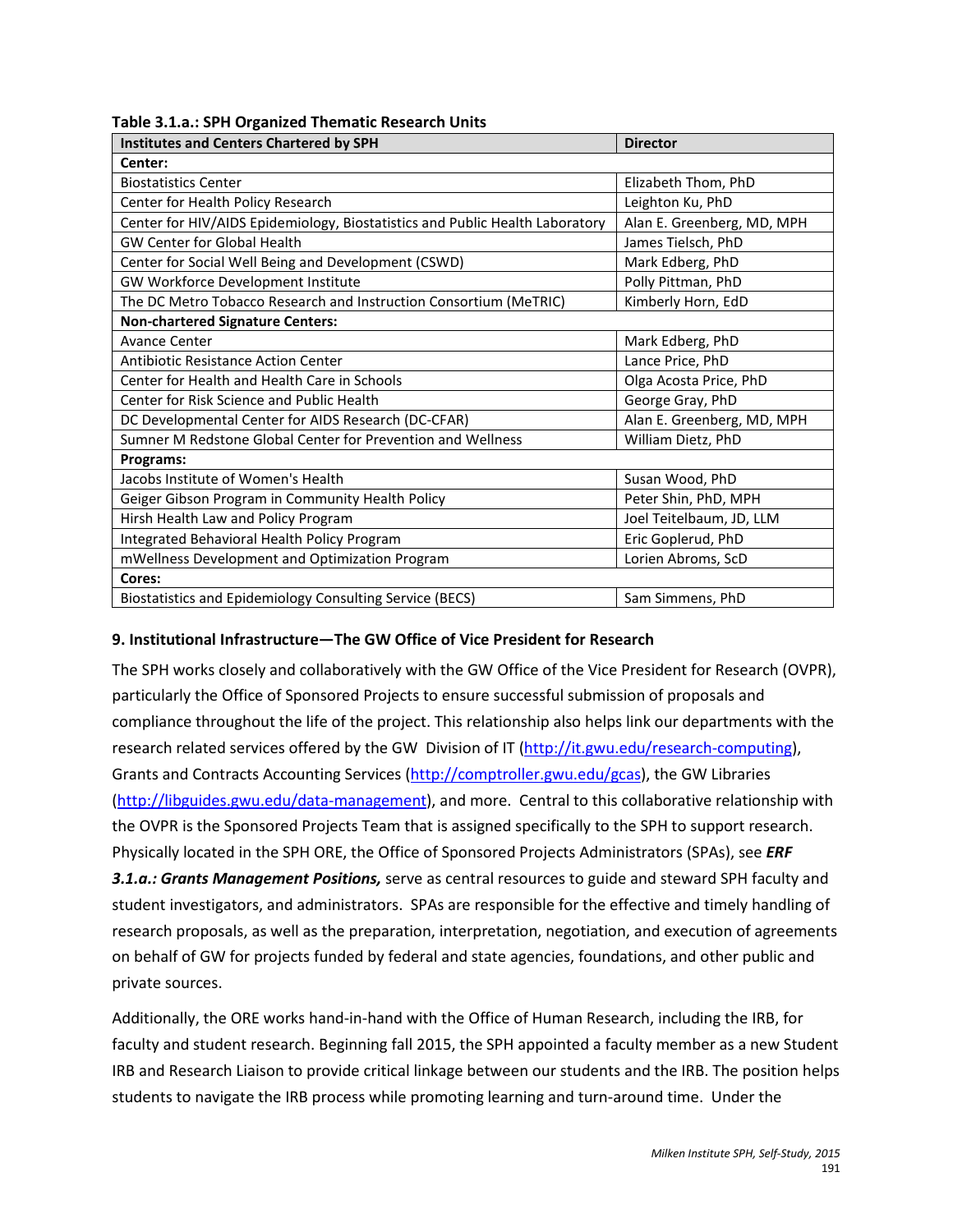leadership of the GW Associate Vice President for Research, in tandem regular communication with the Associate Deans for Research throughout University, the GW OVPR provides numerous additional resources and initiatives that benefit the SPH research mission. See more at: [http://research.gwu.edu/.http://research.gwu.edu/.](http://research.gwu.edu/)

**3.1.b.Description of current research undertaken in collaboration with local, state, national or international health agencies and community-based organizations. Formal research agreements with such agencies should be identified.**

# **1. Composition**

As illustrated in the figure below and delineated in CEPH Data Template 3.1.1 (*ERF 3.1.c.: CEPH Data Template 3.1.1 Research Activity***)**, our research reflects a diverse portfolio of federal, private, and state and local level funding.

• Local/state, including community-based collaborations: Between FY12-FY14, we were awarded over 70 (8% of the total portfolio) projects from state level sources\*, most of which involved partnerships with state health departments. Demonstrating our SPH research involvement in our DC community, 50% of these projects included funding from the DC Department of Health. Various levels of community engagement are common across our funded research activities, regardless of the funding source. \*For this purpose, the District of Columbia is considered a state.

Additionally, several of our thematic ORUs (see *ERF 3.1.a.: SPH Grants Management Positions*), focus specifically on health disparities in the DC community, including the DC Center For Aids Research, which was competitively renewed with a five-year NIH grant in the amount of \$7.5M in April, 2015.

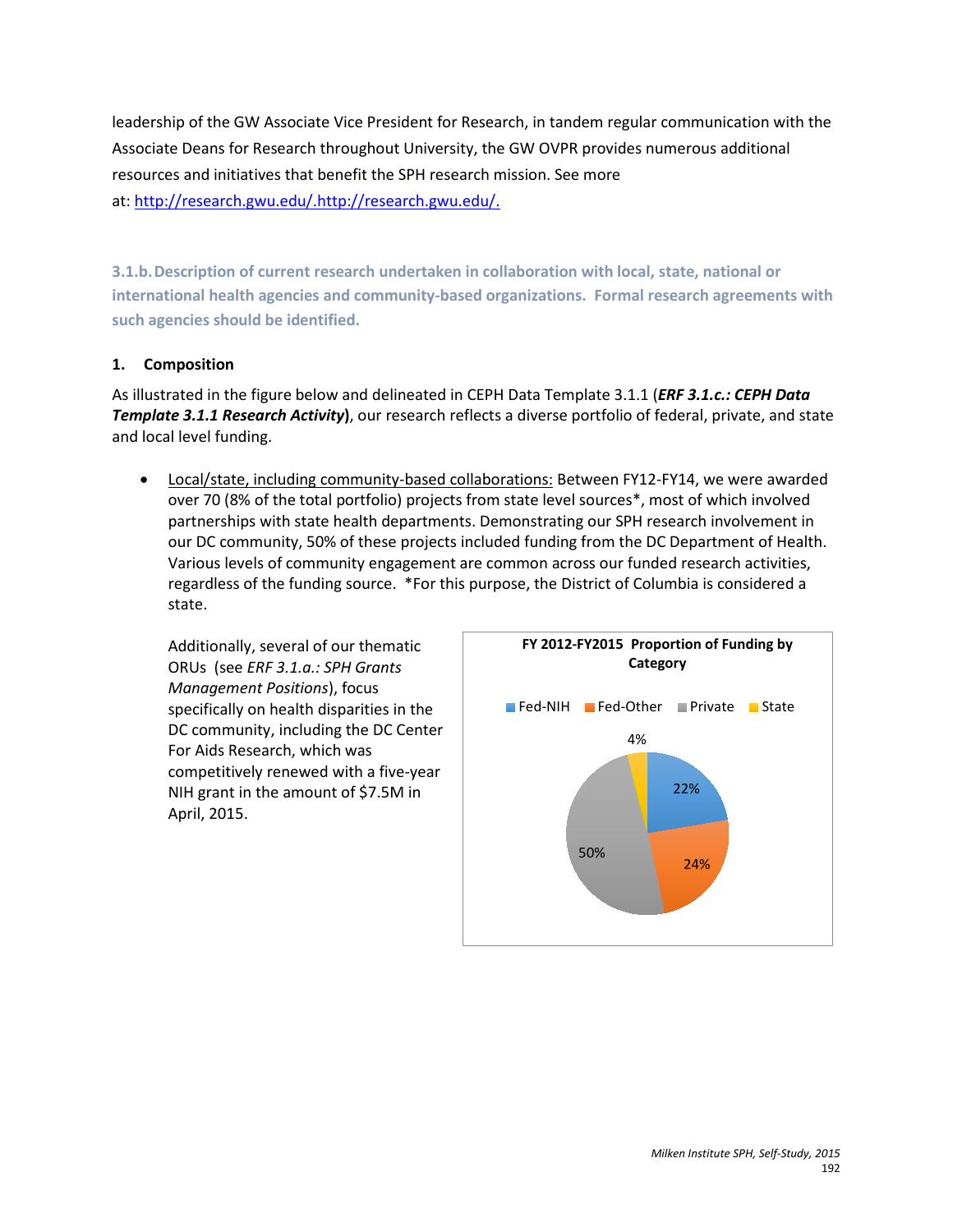- National. Almost half of our overall portfolio was awarded from federal sources during this reporting period, targeting populations ranging from the DC community, to rural West Virginia, Alabama, to California. SPH investigators continue to perform pivotal work in conducting research and evaluation that informs policies, regulations, and strategies enacted by The Healthcare Reform Act, CMS/Medicare/Medicaid, the CDC, USAID, HRSA and the FDA. Currently, we operate six federally-funded centers. Funding sources include NIH, HRSA, and CDC.
- International. The SPH has numerous projects with an international focus. Although we have an emergent Center for Global Research within the Department of Global Health, many of our



### 2. Special arrangements, such as IDIQs

Between 2012-2015 SPH served as prime on four IDIQ's and one IDIQ sub-award through a partnering organization. The largest Program Support Center (PSC) IDIQ serves any HHS agency and includes a range of topics. Most of the IDIQ's with the PSC are from the Offices of the Assistant Secretary for Planning and Evaluation, Assistant Secretary for Health, the National Coordinator for Health Information Technology and Administration on Children and Families. Although the CDC Office of Associate Director for Policy oversees the Achieving Public Health Impact Thru Policy IDIQ, it can provide projects from any CDC office. A major focus is on policy aspects of CDC activities and may include both domestic and international issues. The Medicaid and CHIP Policy Impact and Evaluation IDIQ are affiliated with the Centers for Medicare and Medicaid Services and are mostly Medicaid and CHIP focused. These contracts are related to assistance to states in Medicaid transformations. A HRSA IDIQ serves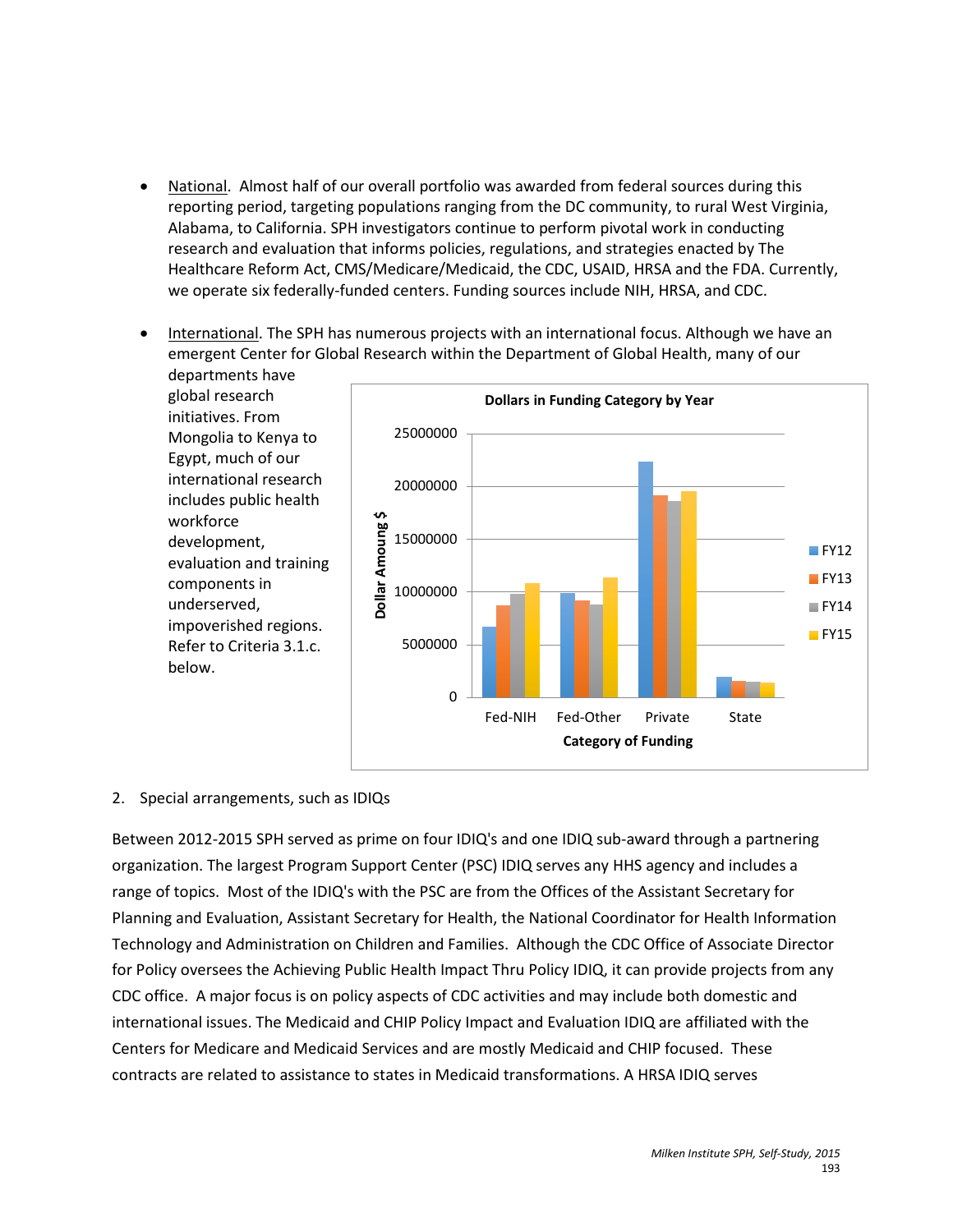community health centers, maternal and child health or the Ryan White program. All IDIQs are housed in the Department of Health Policy and Management.

**3.1.c. A list of current research activity of all primary faculty identified in Criterion 4.1.a., including amount and source of funds, for each of the last three years. These data must be presented in table format and include at least the following information organized by department, specialty area or other organizational unit as appropriate to the school: a) principal investigator, b) project name, c) period of funding, d) source of funding, e) amount of total award, f) amount of current year's award, g) whether research is community based, and h) whether research provides for student involvement. See CEPH Data Template 3.1.1; only research funding should be reported here. Extramural funding for service or training/continuing education grants should be reported in Template 3.2.2 (funded service) or Template 3.3.1 (funded training/workforce development), respectively.**

Refer to *ERF 3.1.c.: CEPH Data Template 3.1.1 Research Activity* for overall research funding. We do not currently have a specific code that captures "community-based" funding. However, a significant number of grants in our portfolio directly include community partners or serve communities. As described in Criteria 3.1.b above, our work with state level health departments is a meaningful proxy of research that influences local level policy and practice. To evaluate public health education and workforce grants, we performed a key word search in our awards database (using "training, "education", "technical assistance" and "workforce") to capture the number of projects by funding category. The results are presented in Table 3.1.c. below.

| <b>Funding Source</b> | Count |
|-----------------------|-------|
| AY 2012-13            | 47    |
| Fed-NIH               | 5     |
| Fed-Other             | 20    |
| Private               | 20    |
| <b>State</b>          | 2     |
| AY 2013-14            | 33    |
| Fed-NIH               | 3     |
| Fed-Other             | 13    |
| Private               | 17    |
| State                 | 0     |
| AY 2014-15            | 32    |
| Fed-NIH               | 4     |
| Fed-Other             | 14    |
| Private               | 14    |
| <b>State</b>          | 0     |

 **Table 3.1.c.: SPH Workforce Training/Education/TA Grants and Contracts**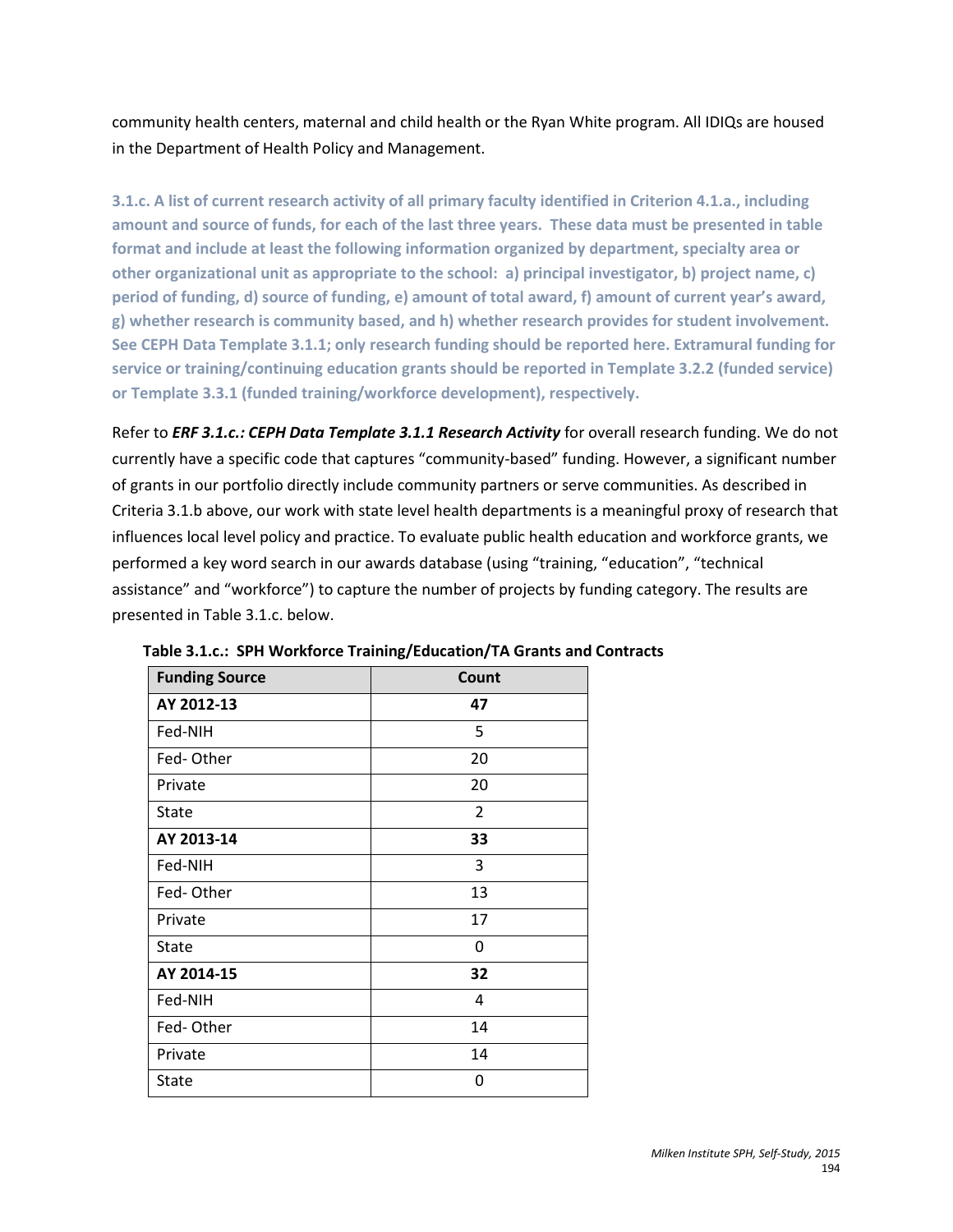**3.1.d.Identification of measures by which the school may evaluate the success of its research activities, along with data regarding the school's performance against those measures for each of the last three years. For example, schools may track dollar amounts of research funding, significance of findings (eg, citation references), extent of research translation (eg, adoption by policy or statute), dissemination (eg, publications in peer-reviewed publications, presentations at professional meetings) and other indicators.** 

# **1. Research Funding**

The SPH tracks the conventional data-driven measures of research success, including proposals submitted, success rates, direct and indirect costs, and faculty effort coverage. (See Table: Conventional Measures of Research Success.) The SPH established its first *Research Blueprint* in 2012, following strategic planning by the deans and chairs of the School, with input from the Research Committee and faculty. The Blueprint (*ERF 3.1.d.: Research Blueprint*) aligns specific objectives with the School's strategic research goals. The activities and associated achievements for each objective are shown in the Blueprint as they relate to the SPH strategic goals.

| <b>FY</b>    | <b>Total Expend</b><br>(SM) | <b>Indirect Costs</b><br>(\$M) | <b>Direct Costs</b><br>(SM) | PIs <sup>1</sup><br>$($ #) | <b>Proposals</b><br>Submitted <sup>2</sup><br>(#) |
|--------------|-----------------------------|--------------------------------|-----------------------------|----------------------------|---------------------------------------------------|
| <b>FY10</b>  | \$33                        | \$4                            | \$29                        | 83                         | 203                                               |
| <b>FY11</b>  | \$35                        | \$4                            | \$31                        | 80                         | 212                                               |
| <b>FY12</b>  | \$41                        | \$5                            | \$36                        | 86                         | 224                                               |
| <b>FY13</b>  | \$39                        | \$5                            | \$34                        | 87                         | 228                                               |
| <b>FY14</b>  | \$39                        | \$5                            | \$34                        | 98                         | 221                                               |
| <b>FY 15</b> | \$43                        | \$7                            | \$36                        | 90                         | 235                                               |

# **Table 3.1.d.1: Conventional Measures of Research Success**

<sup>1</sup> PIs often hold more than one award.

**<sup>2</sup>** This number reflects new proposals, supplements and non-competitive renewals.

- As presented in the table, the number of proposals submitted has generally increased since FY10, as have the total expenditures, including direct and indirect costs.
- The number of funded PIs has also steadily increased over the past five years. Between FY12- FY14, the school held 892 awards with 126 faculty members serving as PIs.
- The school's proposal success rate (#awards/#proposals) has averaged approximately 45%-50% over the past three fiscal years. Note that the tracking methods of the School's Office of Vice President of Research includes in this rate proposals that were submitted and awarded simultaneously, supplemental awards given to an existing proposal, and other non-competitive award mechanisms.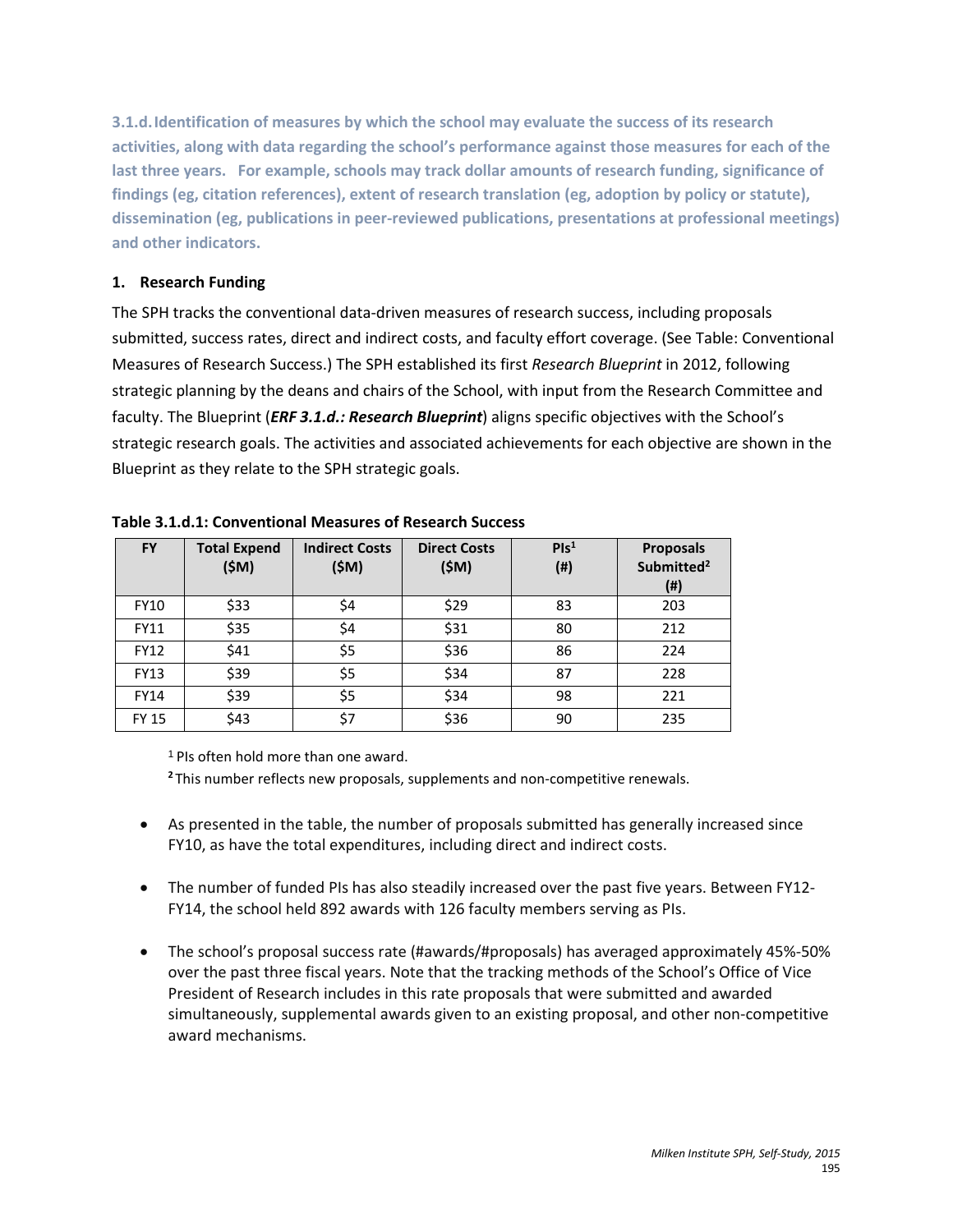## **2. Peer-reviewed publications**

An additional measure of success includes dissemination of research results through peer-reviewed publications. In 2012, our faculty published 251 articles; in 2013 we published 270 articles; and in 2014 we published 254 articles.

# **3. Research translation and influence on policy**

A less quantitative measure of research productivity, but one that we value highly, is the translation of our scholarship into effects on policy and practice. In the past year, faculty have contributed in significant ways to national and regulatory dialogue on key public health issues. A few examples follow; there are many others.

- On April 9, 2015 the White House held a roundtable working session on education and climate change, which was attended by Dean Lynn Goldman, PHD, MS, MPH, and Melissa Perry, ScD, MHS, Professor and Chair of the Department of Environmental and Occupational Health, as well as deans and leaders from 30 medical, public health and nursing schools from across the country. The roundtable is part of a long list of actions unveiled by the White House aimed at highlighting the health impacts of climate change and encouraging data sharing. See more at: [http://publichealth.gwu.edu/content/dean-lynn-goldman-and-eoh-chair-melissa-perry](http://publichealth.gwu.edu/content/dean-lynn-goldman-and-eoh-chair-melissa-perry-participate-white-house-roundtable-climate)[participate-white-house-roundtable-climate.](http://publichealth.gwu.edu/content/dean-lynn-goldman-and-eoh-chair-melissa-perry-participate-white-house-roundtable-climate)
- New Report: *Community Health Center Data Capture Incomplete in Electronic Health Record Systems, Potentially Affecting Reimbursement*. A new study raises fundamental questions about how to quantify and reimburse the true value of care associated with the community health center model. The report, from the Geiger Gibson/RCHN Community Health Foundation Research Collaborative, based at the SPH, assesses the feasibility and usefulness of combining electronic health record (EHR) information with federal cost report data as the basis for developing or evaluating reimbursement rates for community health centers. See more at: [http://publichealth.gwu.edu/content/new-report-community-health-center-data-capture](http://publichealth.gwu.edu/content/new-report-community-health-center-data-capture-incomplete-electronic-health-record-systems)[incomplete-electronic-health-record-systems.](http://publichealth.gwu.edu/content/new-report-community-health-center-data-capture-incomplete-electronic-health-record-systems)
- Lance B. Price, PhD, Professor of environmental and occupational health, participated in a press briefing held on Capitol Hill to announce the re-introduction of a bill, *Preservation of Antibiotics for Medical Treatment Act (H.R. 1552)*, by Rep. Louise Slaughter, (D-NY). The briefing was held on Tuesday, March 24, 2015. The legislation would ban the non-therapeutic use of eight important classes of antibiotics in factory farms; large livestock operations that routinely feed healthy animals low doses of antibiotics. The practice allows farming operations to keep animals in crowded, unsanitary conditions. The resulting "superbugs" can spread and cause drugresistant infections in humans. According to the U.S. Centers for Disease Control and Prevention about two million Americans acquire a drug resistant infection every year with about 23,000 of those dying. See more at: [http://publichealth.gwu.edu/content/professor-lance-price](http://publichealth.gwu.edu/content/professor-lance-price-participates-congressional-briefing-legislation-aimed-preserving)[participates-congressional-briefing-legislation-aimed-preserving.](http://publichealth.gwu.edu/content/professor-lance-price-participates-congressional-briefing-legislation-aimed-preserving)
- On April 15, 2015, Amita Vyas, PhD, MHS, Associate Professor of prevention and community health and director of the Maternal and Child Health program at the SPH, was invited to speak before the Senate Democratic Caucus on education and economic empowerment of women and girls globally at the US Capitol. This roundtable discussion was designed to be a candid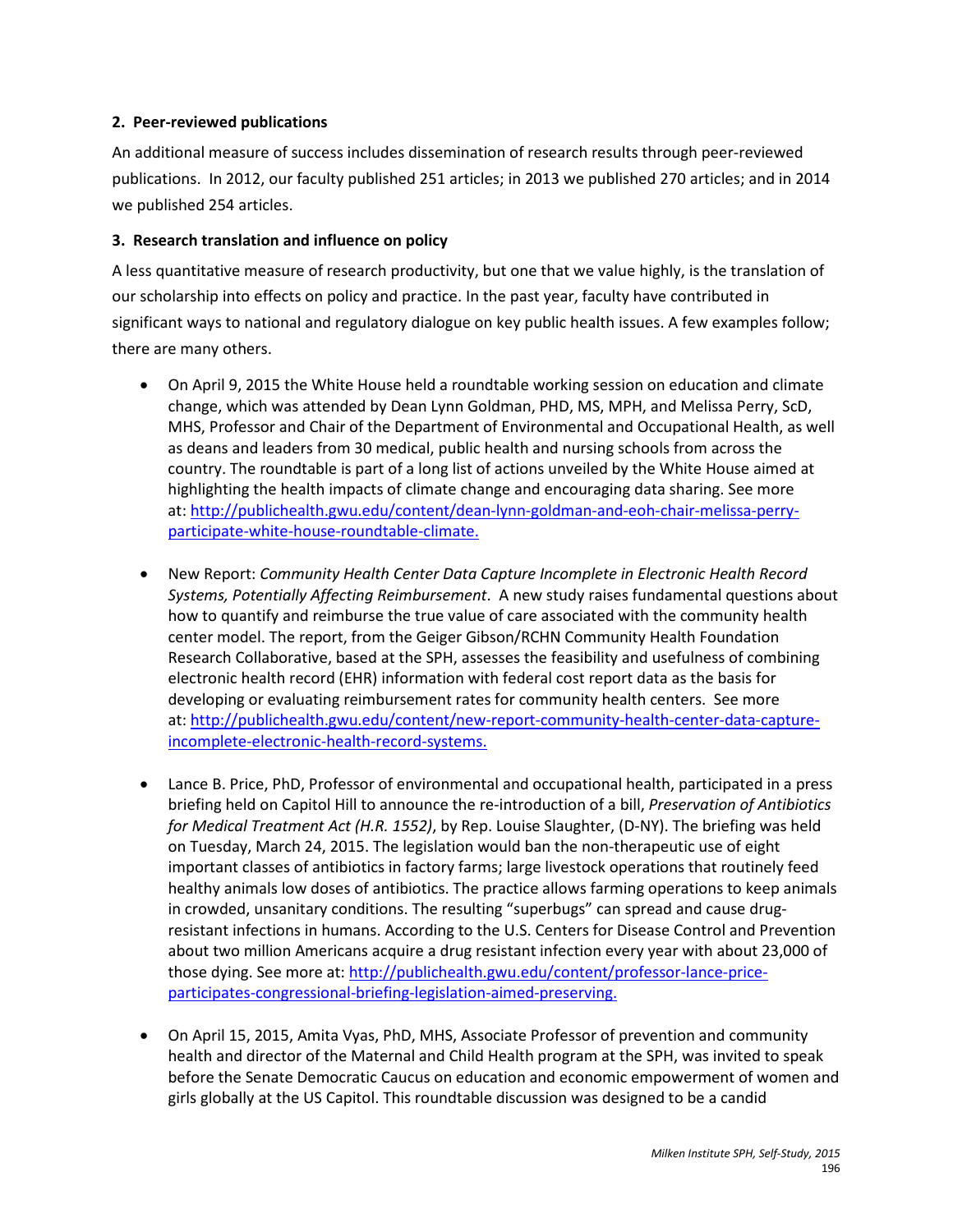conversation and an opportunity to discuss solutions with Senators. See more at: [http://publichealth.gwu.edu/content/professor-amita-vyas-speaks-senate-democratic](http://publichealth.gwu.edu/content/professor-amita-vyas-speaks-senate-democratic-caucus-global-empowerment-women-girls)[caucus-global-empowerment-women-girls.](http://publichealth.gwu.edu/content/professor-amita-vyas-speaks-senate-democratic-caucus-global-empowerment-women-girls)

- Loretta DiPietro, PhD, MPH, Professor and Chair of the Department of Exercise and Nutrition Sciences, PhD, MPH, published a commentary April 6, 2015 on the Institute of Medicine's (IOM) website as part of the IOM's Perspective Series connected to its Roundtable on Obesity Solutions. Dr. DiPietro points out that physiologic function and resiliency decline with age, even among the most robust of older adults; however that decline can be significantly minimized by maintaining an active lifestyle. See more at: [http://publichealth.gwu.edu/content/iom](http://publichealth.gwu.edu/content/iom-publishes-commentary-physical-activity-older-people)[publishes-commentary-physical-activity-older-people.](http://publichealth.gwu.edu/content/iom-publishes-commentary-physical-activity-older-people)
- On April 3, 2015, Fitzhugh Mullan, MD, Murdock Head Professor of Medicine and Health Policy and Mary Ellsberg, PhD, MA, Professor of Global Health gave talks at the TEDx Foggy Bottom event. Ellsberg's talk focused on domestic violence against women while Mullan zeroed in on reforms in medical education and ways that such reform could lead to better health for all. See more at: [http://publichealth.gwu.edu/content/tedx-talk-gw-campus-features-professors](http://publichealth.gwu.edu/content/tedx-talk-gw-campus-features-professors-mullan-and-ellsberg)[mullan-and-ellsberg.](http://publichealth.gwu.edu/content/tedx-talk-gw-campus-features-professors-mullan-and-ellsberg)
- *Women's Health Issues*, the peer-reviewed journal of the Jacobs Institute of Women's Health, publishes original research, systematic review articles, and commentaries on women's health care and policy. It is the top-ranked women's studies journal (out of 41). Recent research articles have addressed implications of differing mammography screening guidelines for higher-risk populations; workplace accommodations for breastfeeding mothers; the health of postmenopausal women veterans; and the economic burden of Alzheimer's Disease on women and men. Topics of recent commentaries include the role of Planned Parenthood in healthcare for low-income women; unanswered research questions for women's heart health; Medicaid and women's health; legal impediments to midwifery; and trauma-informed primary care. See more at: [http://www.whijournal.com/.](http://www.whijournal.com/)
- The School is also committed to influencing policy through dissemination of policy briefs and white papers. From 2012 – spring of 2015, our faculty published 135 such reports.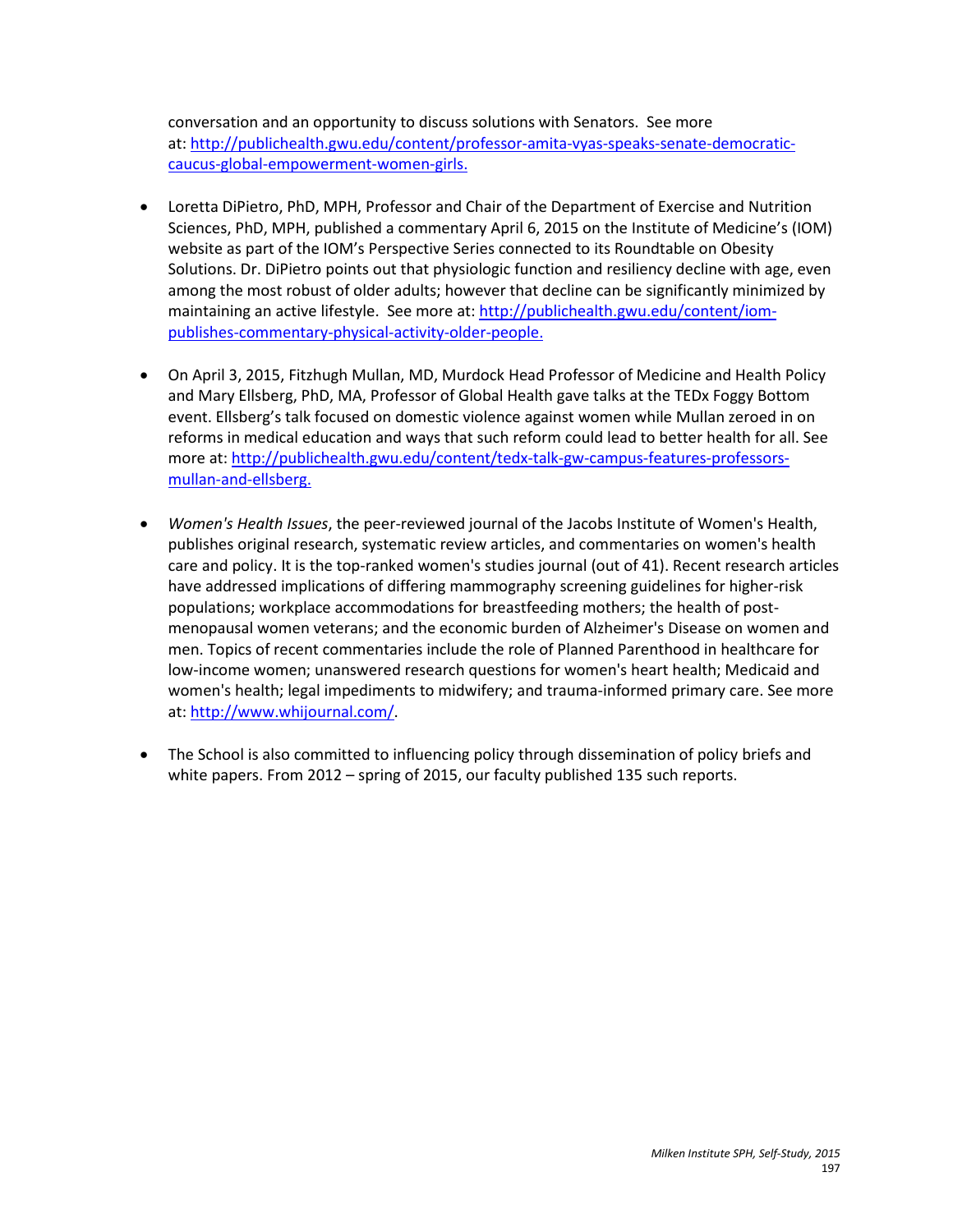| <b>Outcome Measure</b>        | <b>Target</b>      | AY2012-13       | AY2013-14       | AY2014-15       |
|-------------------------------|--------------------|-----------------|-----------------|-----------------|
| <b>Publications in SCOPUS</b> | 250                | 251             | 270             | 254             |
| Number of submitted           | 200                | 197             | 192             | 188             |
| new, unique proposals*        |                    |                 |                 |                 |
| Proposal success rate,        | Overall = $40%$    | 45%             | 49%             | 40%             |
| overall and by funding        | Fed NIH = $25%$    | 24%             | 31%             | 20%             |
| source                        | Fed Other = 35%    | 35%             | 38%             | 40%             |
|                               | Private = $50%$    | 61%             | 63%             | 53%             |
|                               | State = $50%$      | 75%             | 50%             | 50%             |
| Increase number of active     | N=350 Awards       | N=281 Awards    | N=285 Awards    | N=323 Awards    |
| awards across ranks.          | Professor=150      | Professor=144   | Professor=124   | Professor=149   |
|                               | Assoc.             | Assoc.          | Assoc.          | Assoc.          |
|                               | Professor=100      | Professor=77    | Professor=85    | Professor=85    |
|                               | Assist.            | Assist.         | Assist.         | Assist.         |
|                               | Professor=60       | Professor=32    | Professor=41    | Professor=52    |
|                               | Other/Res.         | Other/Res.      | Other/Res.      | Other/Res.      |
|                               | Scientist=40       | Scientist=28    | Scientist=35    | Scientist=40    |
| Increase direct and           | \$40M              | \$41M           | \$39M           | \$39M           |
| indirect funding across       |                    | (\$36M, Direct; | (\$34M, Direct; | (\$34M, Direct; |
| departments (from \$33M,      |                    | \$5M IDC)       | \$5M IDC)       | \$5M IDC)       |
| AY 2010-11)                   |                    |                 |                 |                 |
| Increase NIH funding          | <b>NIH</b>         | <b>NIH</b>      | <b>NIH</b>      | <b>NIH</b>      |
|                               | \$10M/Annual       | Funding=\$6.4M  | Funding=\$8.7M  | Funding=\$9.8M  |
| <b>GRAs and Post-Docs</b>     | 10 GRAs            | 11              | 11              | 11              |
| supported with external       |                    |                 |                 |                 |
| funding                       | <b>6 Post Docs</b> | 4               | 6               | 8               |
|                               |                    |                 |                 |                 |

**Table 3.1.d.2. Assessment of Success of Research Activities**

*\* This number differs from Table 3.1.d.a as that number represents all submitted proposals, including supplements and renewals.* 

# **3.1.e.Description of student involvement in research.**

Between 2012-2014 funded research supported approximately 36 FTEs for SPH students, spanning 126 projects (see Template 3.1.1). Historically, the SPH relied on staff wage positions (instead of GRAs) to support and train students. Starting in summer of 2014, we began new initiatives to increase GRA training and funding.

Beyond GRA support, our students are engaged in a myriad of research endeavors including:

- Research-driven practica, CEs, and internships at GW, in DC, and beyond;
- GW Research Days. Each year SPH students present work at the university-wide research event. Abstracts from the past three years can be found at: <http://research.gwu.edu/research-days-2015> (n=27 students) <https://research.gwu.edu/research-days-2014-0> (n=39 students)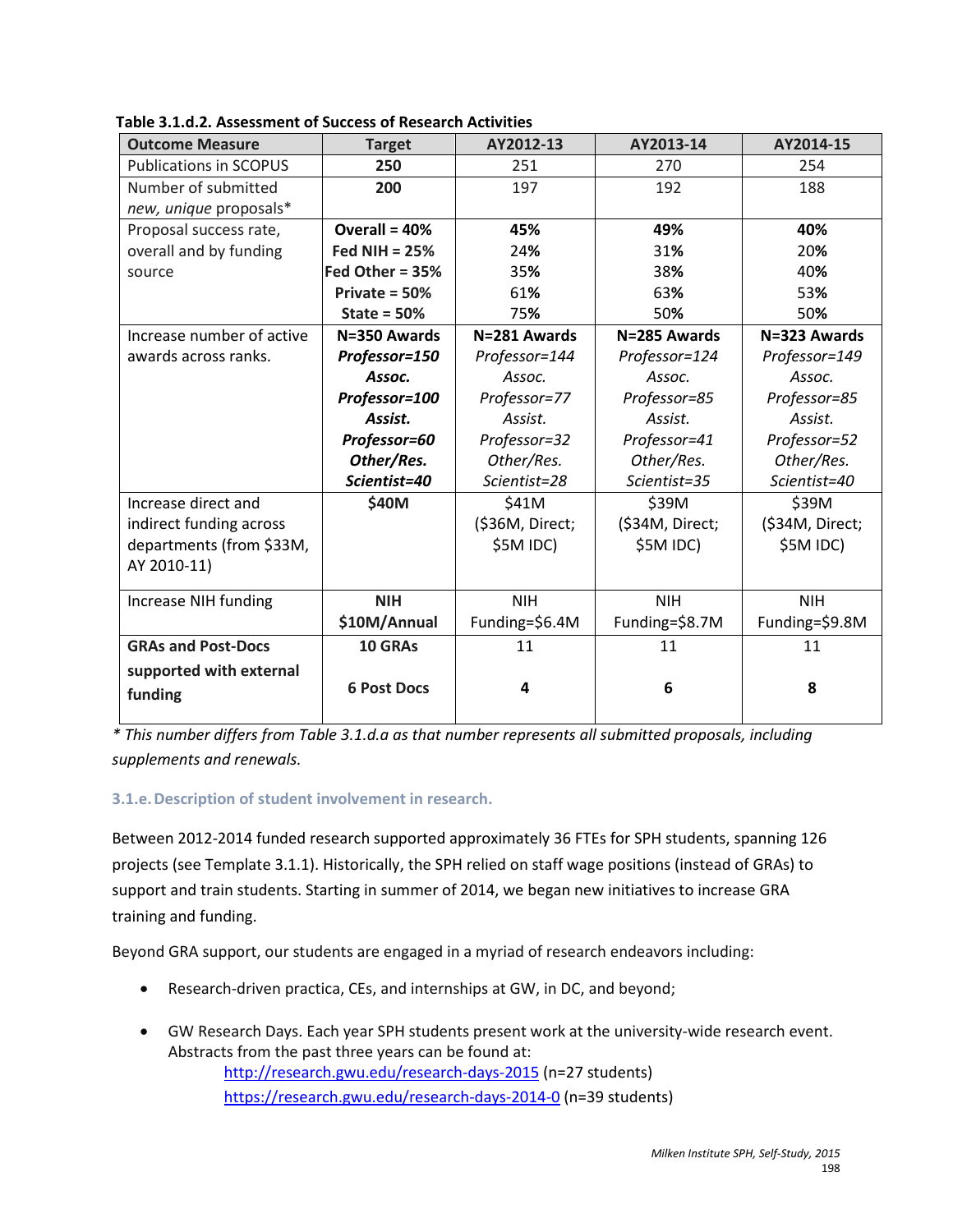<http://research.gwu.edu/research-days-2013> (n=41 students) SPH faculty mentorship is a requirement for participation; and

• Faculty-mentored publications and presentations at national meetings. For example, at the 2015 National Society for Research on Nicotine and Tobacco, nine SPH graduate students had accepted abstracts. Our students also regularly present abstracts at the APHA and other public health conferences.

**3.1.f. Assessment of the extent to which this criterion is met and an analysis of the school's strengths, weaknesses and plans relating to this criterion.**

This criterion is met.

# **Strengths:**

- Organized the Office of Research Excellence, under new Associate Dean for Research.
- Convened a newly charged and re-vamped SPH Research Committee, including student representatives.
- Developed a prioritized, strategic research plan through the SPH Research Blueprint.
- Formed a SPH Learning Community for the school's grant management administrators.
- Launched the School's Faculty Research Advancement Program.
- Established critical new policies and guidance to facilitate pre- and post-award operations.
- Established an on-line SPH Research web portal.
- Created a pre-award shared services model to assist departments with proposal development.
- Secured new long-term, reliable wet and dry laboratory space for research and classrooms.
- Established and formalized a Biostatistics Consulting Core and other shared resources, such as StrongBox.
- **•** Established the SPH Research Accelerator  $\sim$  with a blog and informative content.
- Growth and diversity of the research portfolio.
- Proximity and access to promote multidisciplinary collaboration through the new buildings.
- New and innovative resources to train, prepare, motivate and incentivize research:
	- o A new SPH Faculty Research Advancement Program that includes the Springboard pilot project funding mechanism, grant writing workshops, funders' presentations, Mentor Match peer-review program, grant-related workshops and trainings, and award management trainings.
- High level assurances for compliance:
	- o Created a school-level Conflict of Interest and Ethics committee.
	- o Availability of modules for responsible conduct of research.
	- o Student IRB liaison and enhanced SPH representation on the IRB.
	- o Standardized HIPAA training for SPH.
- Data management resources
	- o Developed "Strongbox," a customized server for SPH researchers that provides a comprehensive suite of analytical software applications and secure centrally managed data storage.
	- o Partnership with the Colonial One Big Data server.